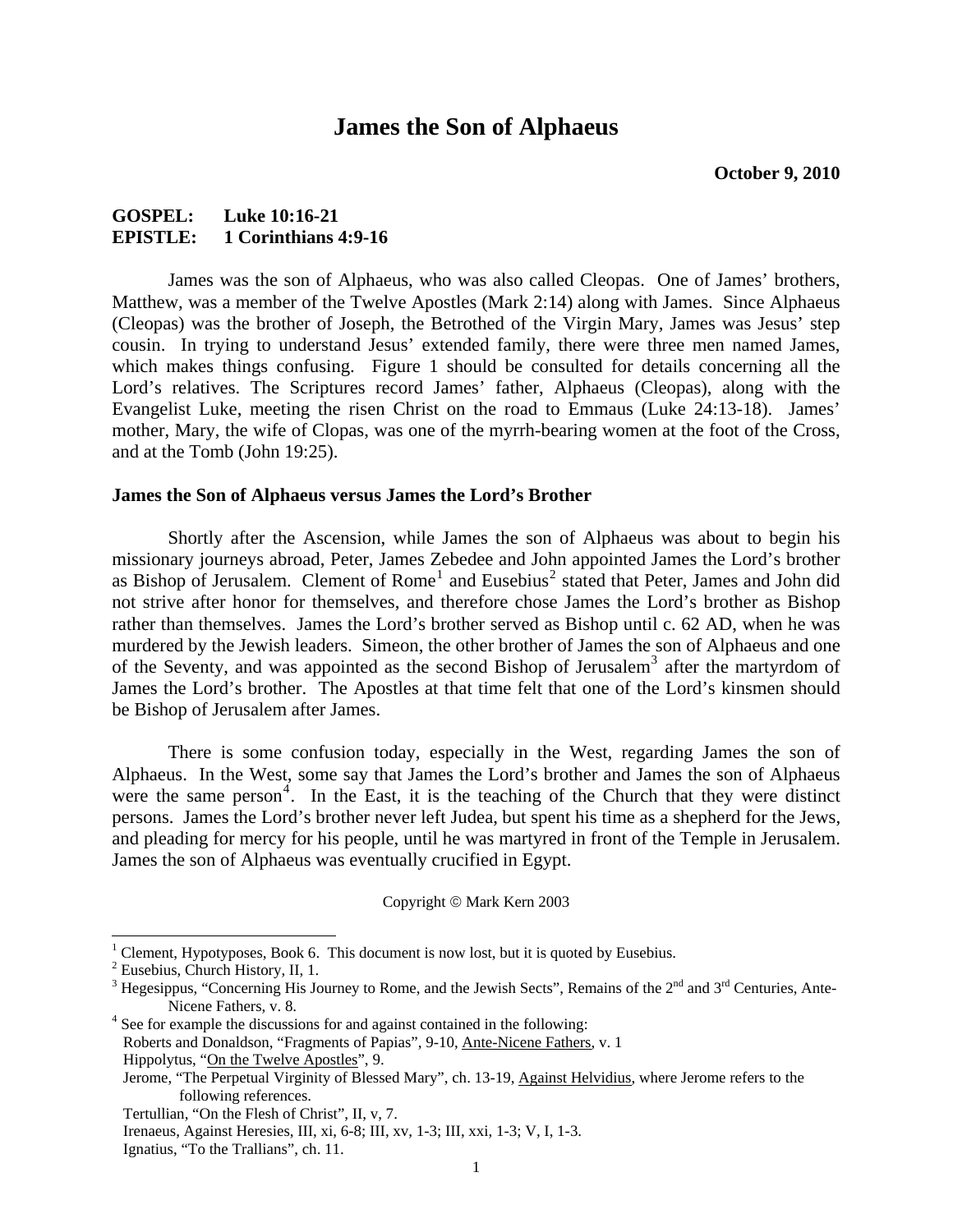At the Council of Jerusalem in 48 AD, James the Lord's brother, was clearly the authority figure in Jerusalem. After everyone had spoken, James the Lord's brother answered saying, "Therefore I judge that we should not trouble those from among the Gentiles who are turning to God..." (Acts 15:13, 19). Then it pleased the Apostles and elders with the whole church to send chosen men: Joseph (Barsabas), i.e. James' brother, and Silas with a letter to the Gentile churches documenting this.

We see James the Lord's brother in this position much earlier also. Paul's conversion was about 34 AD. Three years after this (or 37 AD) Paul went to Jerusalem, but had to leave after 15 days due to an assassination plot (Galatians 1:18, Acts 9:26-30). During those 15 days, Paul only saw Peter and James the Lord's brother; he saw none of the rest of the Twelve (Galatians 1:19). Later on, he saw the Apostle John and remarked that James the Lord's brother, Peter and John were the pillars of the Jerusalem Church (Galatians 2:9). That this is James the Lord's brother, and not James the brother of John, is clear from Acts 12:2. James the brother of John was martyred by Herod in 44 AD, right after returning from Spain, or four years before the Council of Jerusalem. During all this time, James the son of Alphaeus was away evangelizing the Gentile nations and was finally crucified in Egypt.

From iconographic tradition<sup>[5](#page-1-0)</sup>, James the son of Alphaeus is portrayed as a young man with a short beard, while James the Lord's brother is portrayed as an old man with a long beard. See Figures 2 and 3 for details. As cousins, they naturally resemble each other. This may have led some to think that the old man is the same person as the young man, but later in life. Some confusion about their identity is understandable, but the icons portray different people.

#### **James in the First Year of the Church**

In the first year of the Church, the Book of Acts describes several encounters between the Apostles and the religious leaders. In all cases, either Peter or John is quoted as being the spokesman for the Apostles. On Pentecost, Peter was described "standing with the Eleven" (Acts 2:14) in his message to the people who were confused by the events taking place. When Peter and John healed the lame man, the man held onto both Peter and John, but Peter was the one who spoke to the people about what had happened (Acts 3:1-12). When Peter and John were arrested for this, it was Peter who spoke in their defense (Acts 4:1-8). When the Twelve were arrested and put in prison, an angel let them out during the night. Summoned before the High Priest and the Sanhedrin, the account reads that Peter *and the other Apostles answered* and said, "We ought to obey God rather than men" (Acts 5:17-29).

Few details are given in Acts regarding the exact accusations that were brought against the Apostles, or who of the Twelve answered these accusations. Pseudo Clement<sup>[6](#page-1-1)</sup> records one example where James responded:

"Then a certain Pharisee, hearing this, chided Philip because he put Jesus on a level with Moses. To whom Bartholomew boldly declared that we do not only say that Jesus was equal to Moses, but that He was greater than he, because Moses was indeed a prophet, as Jesus was also, but that Moses was not the Christ, as Jesus was. And therefore He is doubtless greater who is both a prophet and the

l

<span id="page-1-0"></span><sup>&</sup>lt;sup>5</sup> Paul Hetherington, <u>The 'Painter's Manual' of Dionysius of Fourna</u>, p. 53, Oakwood Publications, 1996.

<span id="page-1-1"></span><sup>&</sup>lt;sup>6</sup> Pseudo-Clement, Recognitions of Clement, I, 59.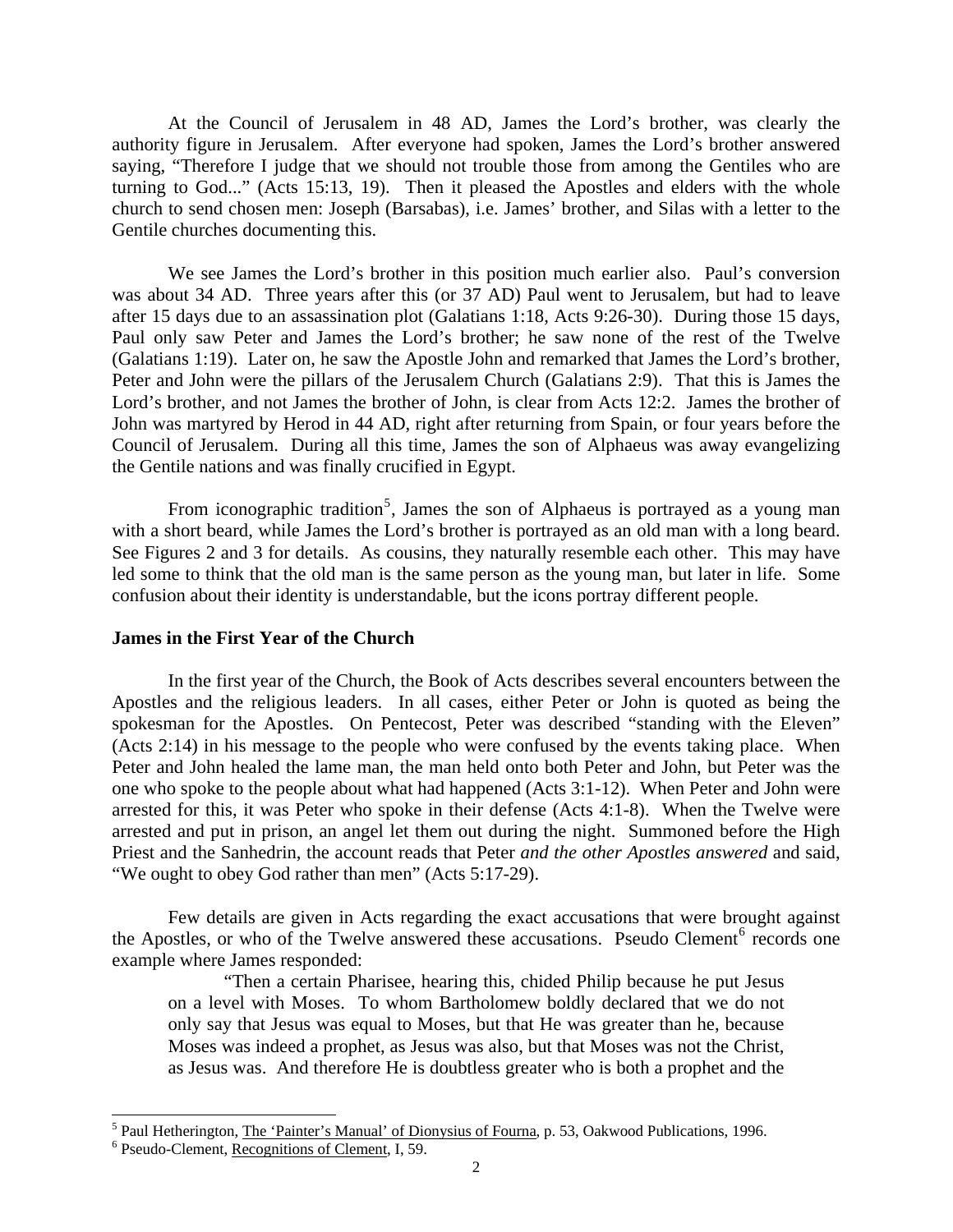Christ, than he who is only a prophet. After following out this train of argument, he stopped.

After him James the son of Alphaeus gave an address to the people to show that we are not to believe on Jesus just on the ground that the prophets foretold concerning Him. But rather that we are to believe the prophets, that they were really prophets, because the Christ bears testimony to them. For it is the presence and coming of Christ that show that they are truly prophets: for testimony must be born by the superior to his inferiors, not by the inferiors to their superior. After these and many similar statements, James also was silent. After him Lebbaeus (i.e. Jude, Matthew 10:3) began vehemently to charge it upon the people that they did not believe in Jesus, who had done them so much good by teaching them the things that are of God, by comforting the afflicted, healing the sick, relieving the poor. Yet for all these benefits their return had been hatred and death. When he had declared these and many more such things to the people, he ceased".

Following the giving of the Holy Spirit on Pentecost, 30 AD, the Church had peace for exactly one year<sup>[7](#page-2-0)</sup>. At the time of Pentecost 31 AD, Stephen was stoned (Acts 7) along with Deacon Nicanor (Acts 6:5) and 200 others. As a result, the Church was scattered and those who were scattered went everywhere preaching the Word (Acts 8:4). During this first year of the Church, the Twelve were still together in Jerusalem (Acts 6:2). However, following the ordination of the first seven "deacons" (Acts 6:6), the Twelve are never mentioned as being all together for the rest of the New Testament.

During this year of peace, James' father, Alphaeus (Cleopas) died. Alphaeus was probably quite old by this time, since his brother, Joseph, the Betrothed of the Virgin Mary had died about 5 years earlier<sup>[8](#page-2-1)</sup> at the age of 110. There is no mention of Alphaeus (Cleopas) in any of the literature following Pentecost, whereas he was prominent before that time (Luke 24:18). James' mother, Mary the wife of Clopas, who was now a widow, left Jerusalem about this time with James the son of Zebedee to help with the missionary work in Spain.

In making preparations for their various missionary journeys, the Twelve had cast lots to divide up the world into regions<sup>[9](#page-2-2)</sup> where each of the Twelve had one lot. The lot for James the son of Alphaeus included Egypt, but may have included other areas of the world as well. Also during this first year, Matthew had finished writing his Gospel in Hebrew<sup>[10](#page-2-3)</sup>, and the Twelve had finished drafting<sup>[11](#page-2-4)</sup> what was later called "The Apostles' Creed". The Creed was a common statement of the Faith that they and their successors could use as a metric, since they realized that they may never see each other again.

<span id="page-2-0"></span><sup>&</sup>lt;sup>7</sup> Nickolai Velimirovic, <u>Prologue From Ochrid</u>, Lazarica Press, Birmingham, 1986, December 27.<br><sup>8</sup> Nickolai Velimirovia, Prologue From Ochrid, Lazarica Press, Birmingham, 1986, December 21.

<span id="page-2-1"></span><sup>&</sup>lt;sup>8</sup> Nickolai Velimirovic, Prologue From Ochrid, Lazarica Press, Birmingham, 1986, December 31.

<span id="page-2-2"></span>Nickolai Velimirovic, Prologue From Ochrid, Lazarica Press, Birmingham, 1986, October 6, October 9, November 30.<br><sup>10</sup> For details of Matthew's draft of his Gospel in Hebrew, see the separate study on the life of Matthew.<br><sup>11</sup> Rufinus, A Commentary on the Apostles' Creed, Post-Nicene Fathers, Series 2, v. 3.

<span id="page-2-4"></span><span id="page-2-3"></span>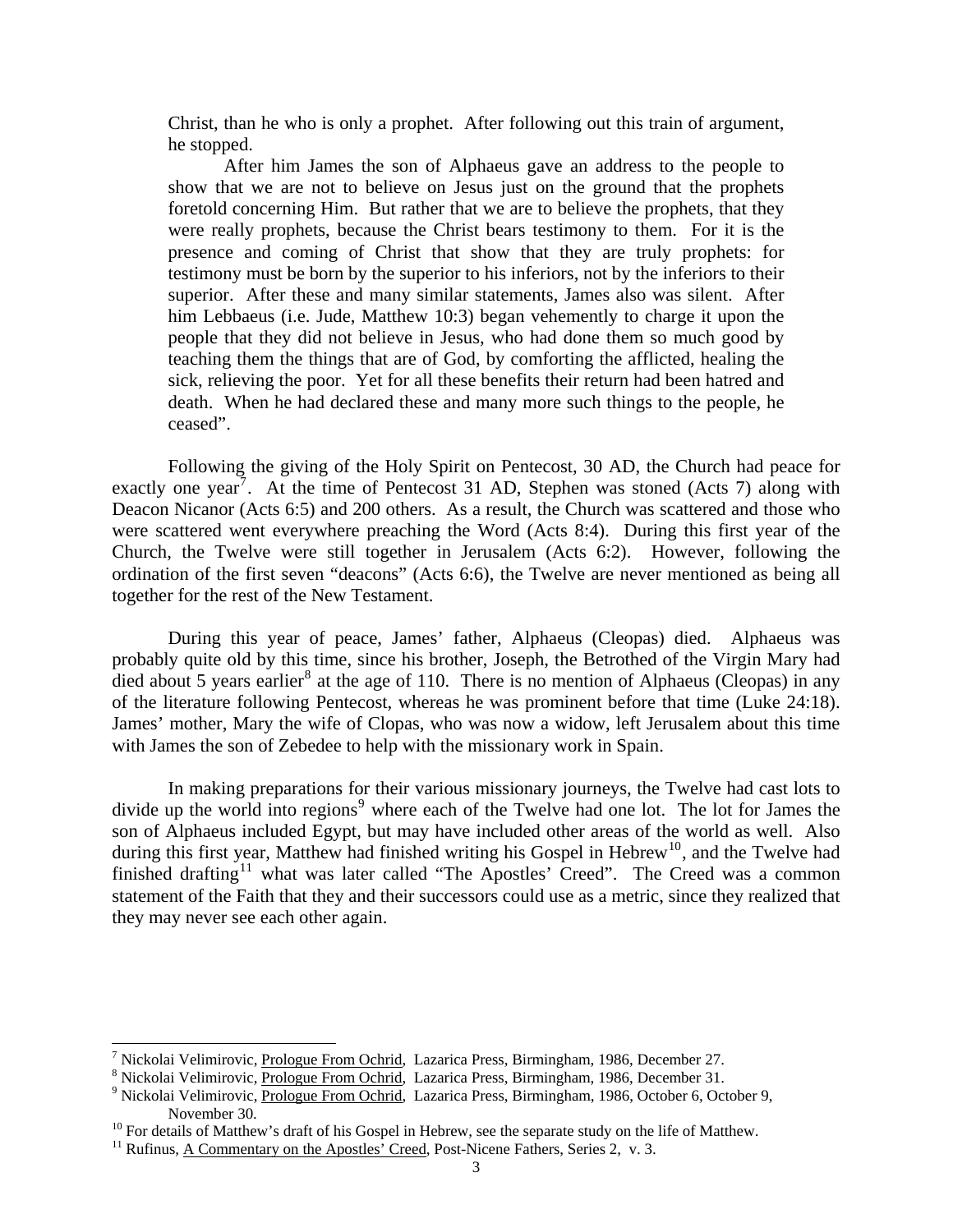#### **The Missionary Journeys of James**

We have very little information about James' missionary journeys. A brief summary<sup>[12](#page-3-0)</sup> of his work reads as follows:

"Having received, the Holy Spirit, Who descended upon them in the likeness of tongues of fire, with the other apostles, James went to the Gentiles to preach Christ and guide the erring to the path of salvation. Aflame with the fire of divine zeal, he burned up the thorns of ungodliness, smashed idols to pieces, destroyed their temples, healed diverse illnesses, drove evil spirits out of people, and brought a great multitude of people to Christ. For this he acquired for himself a new name, the 'Divine Seed'. Because he sowed the seed of the Word of God in men's hearts, planted faith and grew piety, he was called the 'Divine Seed'".

"Going about many lands, he sowed the seed of heaven, gathered in the harvest of men's salvation, and ended his earthly course in the steps of Christ. Being an emulator of the sufferings of Christ, he surrendered his spirit into the hands of God while nailed to a cross in Egypt."

"Then this 'Divine Seed', the holy James, was gathered into the heavenly granary with the fruits he bore a hundredfold. And there, delighting in the vision of the countenance of God, he intercedes for us by his supplications, that we too may win such delight."

Another traditional account<sup>[13](#page-3-1)</sup> of James' missionary work reads as follows.

"After the descent of the Holy Spirit at Pentecost, it fell to the lot of the Apostle James to preach Christ's Gospel in Eleutheropolis and the surrounding area, and then in Egypt, where he suffered for his Savior. With great power, both in word and in act, James spread abroad the saving news of the incarnate Word of God, rooting out idol worship, driving demons out of men, healing all manner of sickness and disease in the Name of the Lord Jesus Christ. His labors and his zeal were crowned with great success. Many pagans came to believe in Christ the Lord, Churches were founded and set in order, and priests and Bishops were made. He suffered in Egypt in the town of Ostracina, being crucified by the pagans. Thus this great and wonderful Apostle of Christ went to the heavenly Kingdom, to reign forever with the King of Glory".

The hymns of the Church speak of James' work among the Gentiles as follows:

"As radiant as the sun<sup>[14](#page-3-2)</sup> you shown forth, O Apostle, with the beams of the Spirit, and have illumined the whole world with divine knowledge, and driven away the darkness of polytheism with your divine preaching. Celebrating your all-splendid and right laudable festival today, we glorify you with piety. You thundered forth sacred and saving doctrines upon the whole world, cleansed all creation of the madness of idolatry, and enlightened the people with the radiance of the knowledge of God. Demolishing the temples of the idols through grace, you

<span id="page-3-0"></span><sup>&</sup>lt;sup>12</sup> Isaac Lambertsen, The Lives of the Holy Apostles, Holy Apostles Convent Press, Buena Vista, CO, 1990, pp. 218-220. This is a translation from the following:

The Lives of the Saints in the Russian Language, According to the Menology of St. Dimitri of Rostov, Moscow, Synodal Press, 1904, v. 2, (October) pp. 166-167.<br><sup>13</sup> Nickolai Velimirovic, <u>Prologue From Ochrid</u>, Lazarica Press, Birmingham, 1986, October 9.<br><sup>14</sup> "Antiphon for Vespers of the Commemoration of the Apostle James, the S

<span id="page-3-2"></span><span id="page-3-1"></span>

Menaion, St. John of Kronstadt Press, Liberty, TN.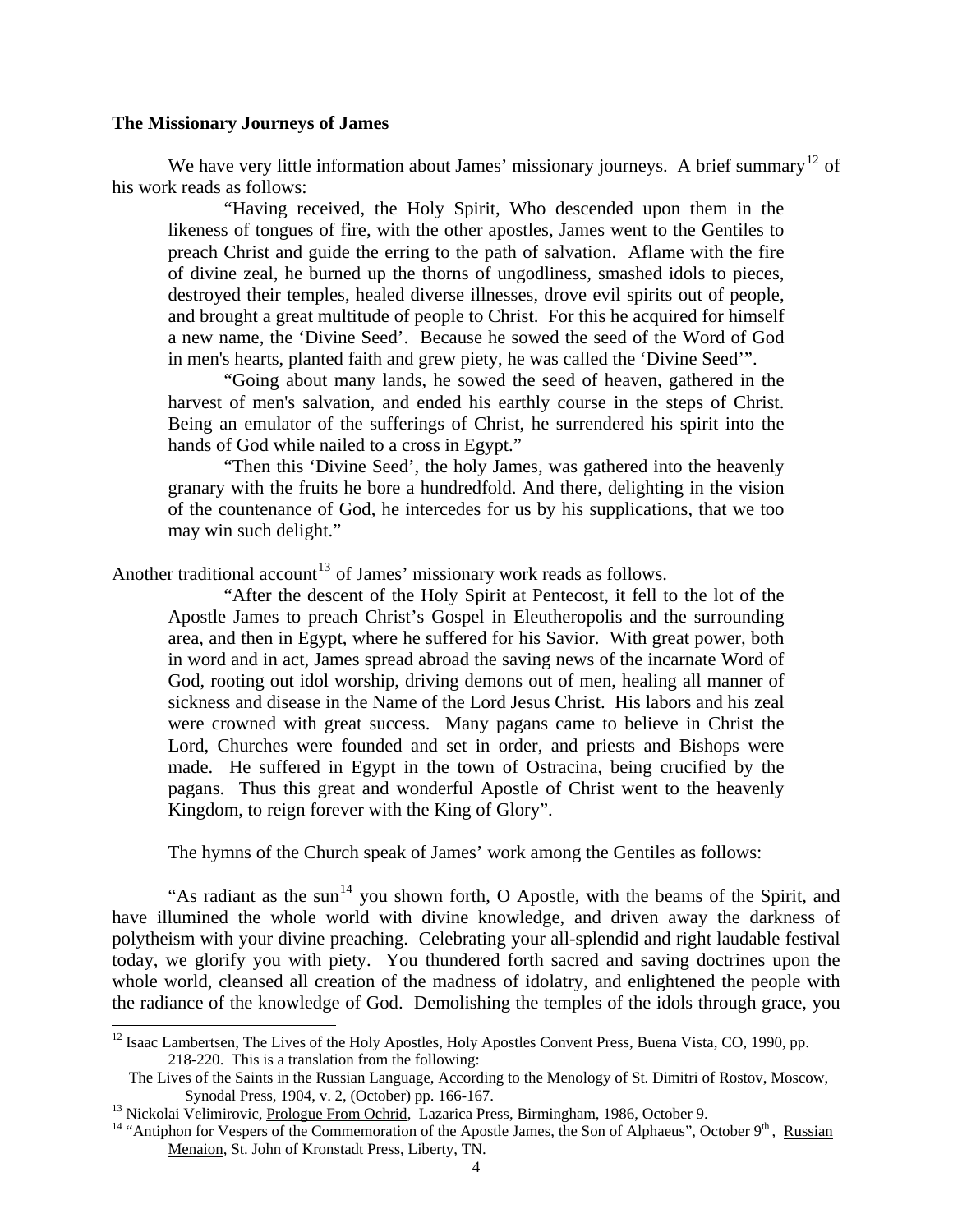raised up Churches to the praise of our God. Seated in the heights of divine knowledge, O James, you received the grace of the Spirit, which appeared to you in the guise of fire and consumed all the idolatrous filth of impiety with a tongue of flame. Wherefore we praise you as an Apostle and herald of God, celebrating today your holy festival. Receiving the grace of the divine Spirit, O James, you were numbered among the sacred choir of the Apostles. By His descent from the heavens and His mighty inspiration, He illumined you with a tongue of fire, and you consumed the thorny ungodliness of the heathen".

"Illumining those<sup>[15](#page-4-0)</sup> that sat in the darkness of ignorance with the lightning flashes of your preaching, you showed them forth as children of our God and Master for the sake of their faith. His sufferings and death you emulated and were an inheritor of glory, in that you were wise and divinely eloquent, a disciple of Truth. Forsaking earthly things, you followed after Christ. Signed with the inspiration of the Holy Spirit, you were sent by Him to the nations that had fallen into perdition, that you turn men to the light of knowledge of God. Having completed the struggles of your divine suffering and diverse torments, you committed your soul unto Christ, O Apostle James. You received invincible authority and power over the demons to drive away their dark princes with the name of Christ. You passed over the earth, shedding light like the sun, and taught all the nations, preaching the first salvific coming of Christ. As an instrument well wrought by the skill of God, O Apostle James, you committed yourself to summon the nations, by your words and acts teaching them to acknowledge Christ. And you enlightened all to confess the true divinity of Jesus, the Savior of our souls".

"The glorious apostle<sup>[16](#page-4-1)</sup> pursued the nations, teaching the ends of the earth to worship You with the Father and the Spirit, O Christ God. For his sake establish Your Church, and send down your blessing upon the faithful, O only Merciful One, Who loves mankind. Christ, the Sun of Righteousness, emitted you like a ray, to enlighten the whole world. And with your divine supplications you illumine and enlighten with the never-waning light of God all who with faith celebrate your holy memory. We magnify you, O holy Apostle James, and we honor the pangs and labors whereby you struggled in the proclamation of the Gospel of Christ".

"O James, disciple<sup>[17](#page-4-2)</sup> of Christ and seer of God, grant your hand to me who have striven to praise your honored Feast, and by your supplications shine forth light unto my heart. Watered with streams of divine wisdom, you flowed forth from the paradise of sweetness like a river, and truly have irrigated the face of the earth with torrents of piety".

"The Lord Himself<sup>[18](#page-4-3)</sup>, Who alone is holy, numbered you among the honored choir of His disciples, foreseeing the honor and splendor of your life. Full of the miracles of the divine Spirit, O herald of God, you worked wonders, dispelled infirmities; and freed men from the wickedness of the evil spirits. The effulgence of God, which descended upon your heart, made it divinely radiant, and in manner past understanding made it full of the gifts of the Spirit".

"As one who conversed<sup>[19](#page-4-4)</sup> with the Noetic Sun, you assimilated the rays thereof. And while He is by essence the primal Light, you became a secondary luminary through grace. Possessed of a most pure intelligence, and having acquired a radiant and pure heart, you beheld the incarnate God, Who is incomprehensible to the mind. Every prophecy and every law inclines

<span id="page-4-0"></span><sup>&</sup>lt;sup>15</sup> "Stichera for Vespers of the Commemoration of the Apostle James, the Son of Alphaeus", October 9<sup>th</sup>, Russian Menaion, St. John of Kronstadt Press, Liberty, TN.<br><sup>16</sup> "Stichera for Matins of the Commemoration of the Apostle James, the Son of Alphaeus", October 9<sup>th</sup>, Russian

<span id="page-4-1"></span>Menaion, St. John of Kronstadt Press, Liberty, TN.<br><sup>17</sup> "Ode I for Matins of the Commemoration of the Apostle James, the Son of Alphaeus", October 9<sup>th</sup>, Russian

<span id="page-4-2"></span>Menaion, St. John of Kronstadt Press, Liberty, TN.<br><sup>18</sup> "Ode IV for Matins of the Commemoration of the Apostle James, the Son of Alphaeus", October 9<sup>th</sup>, Russian

<span id="page-4-3"></span>Menaion, St. John of Kronstadt Press, Liberty, TN.

<span id="page-4-4"></span><sup>&</sup>lt;sup>19</sup> "Ode  $\overline{V}$  for Matins of the Commemoration of the Apostle James, the Son of Alphaeus", October 9<sup>th</sup>, Russian Menaion, St. John of Kronstadt Press, Liberty, TN.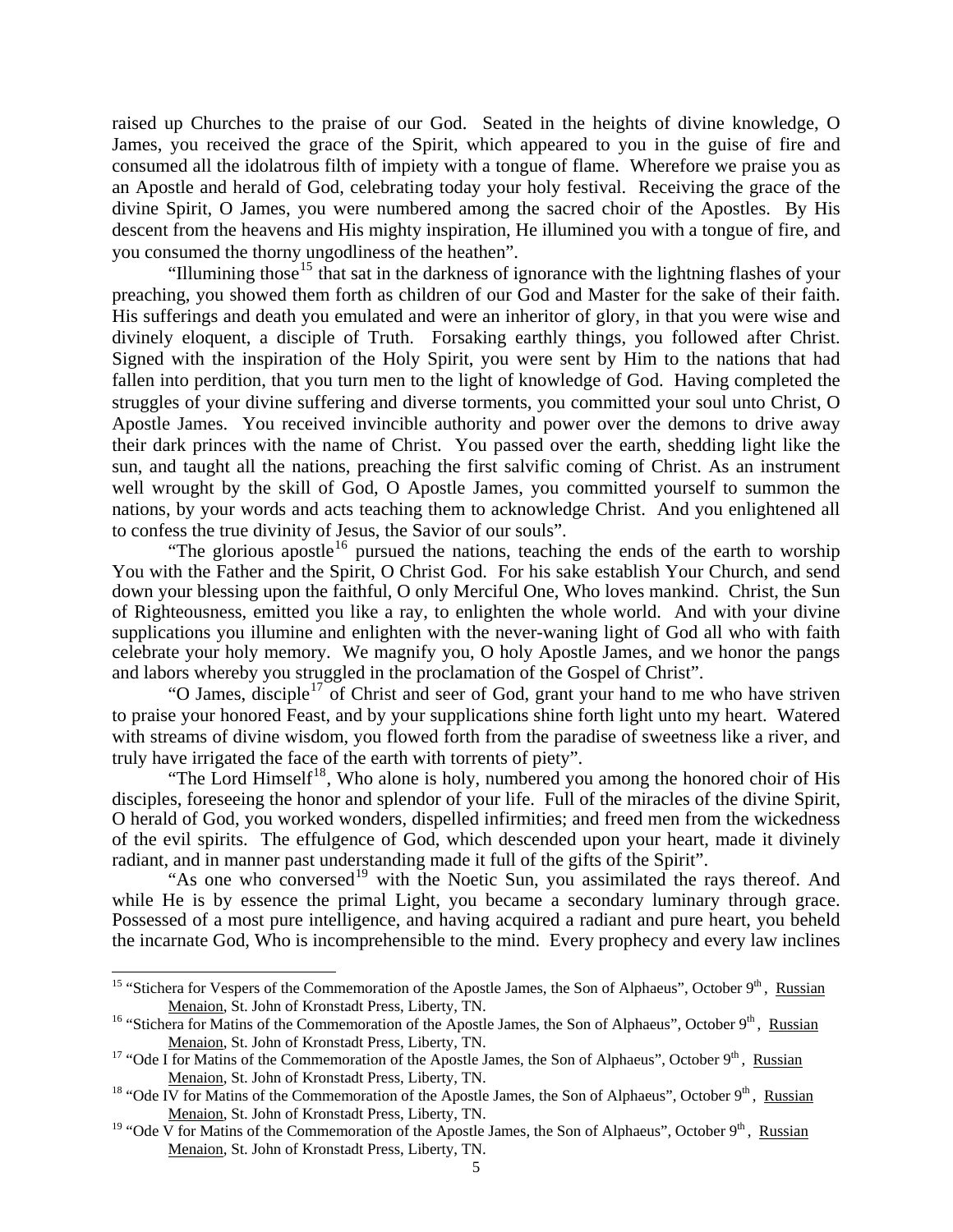toward you, O disciple who are most rich; for you saw with your own eyes Him Who of old was proclaimed by them".

"Your beautiful feet<sup>[20](#page-5-0)</sup> truly proclaim the glad tidings of transcendent peace, and your mind is excellent, O most honored disciple of Christ. It was granted to you to understand and preach the awesome mystery of the incarnation of God, O ever-memorable James, who received pristine rays of light from the Most High Himself. Shining with the splendors of ineffable light as is meet, earnestly pray for those who celebrate your all-honorable memory. With praises let us all bless the divine herald James, who steadfastly instilled the dogmas of wisdom in the souls of the pious".

"The multitudes<sup>[21](#page-5-1)</sup> of the nations have you as a divine seed illumined by the splendors and radiance of the Spirit. Adorned with divinely given wisdom, you destroyed the wisdom of the world, speaking out with godly wisdom. Your sound hath gone forth into all the earth like thunder, O Apostle James, and you proclaimed the incarnate Word to all lands, preaching Him as is meet".

"Truly taught the mysteries<sup>[22](#page-5-2)</sup> of heaven as a sacred disciple, O blessed apostle, you passed through the whole world, preaching aloud the word of the Faith of Christ, and giving instruction through ineffable grace. As one rich and blessed, granted all beatitude, you conversed with and accompanied the Master, and were enriched truly in your final portion".

"O blessed one<sup>[23](#page-5-3)</sup>, you appeared to the world flashing like lightning, drawing those who from of old have been sitting in the darkness and shadow of ignorance toward the never-waning light of the incarnate Only-Begotten Son, Whose witness and true servant you were, and Whom we magnify. Receiving the breath of the tempest borne down from the heavens, and enriched by the Spirit's tongue of fire, you burned up the ungodly wisdom of the world like thorns, shining with the luminous rays of the proclamation of Christ, and dispelling the darkness. O divinely eloquent Apostle James, accept the hymn of supplication which we offer to you, celebrating your all-honored and all-radiant memory".

"We acknowledge you<sup>[24](#page-5-4)</sup> not as the son of A1phaeus, but as the disciple of the Word, O James, glory of the apostles; for you manifestly received divine effulgence and the grace of miracles, to drive away the infirmities of those who celebrate your most sacred memory with faith".

"With the rod of grace<sup>[25](#page-5-5)</sup> you drew men from the depths of vanity. O James, obedient to your Teacher, He enlightened your understanding in all things and showed you forth as an apostle and honored divine herald of His unapproachable divinity. The effulgence of the Spirit descended upon you in the guise of fire, and made you a divine receptacle who quickly drove away the darkness of ungodliness. You illumined the world with the radiance of your most wise words, O you who give utterance to mysteries. Illumining those who sat in the darkness of ignorance with the lightning-flashes of your preaching, you showed them to be children of God the Master because of their faith. And you emulated His sufferings and death, and have become an heir to His glory, in that you are wise and divinely eloquent, a disciple most true. Forsaking earthly things, you followed after Christ; and, sealed with the inspiration of the Holy Spirit, you

<span id="page-5-0"></span><sup>&</sup>lt;sup>20</sup> "Ode VI for Matins of the Commemoration of the Apostle James, the Son of Alphaeus", October 9<sup>th</sup>, Russian Menaion, St. John of Kronstadt Press, Liberty, TN.<br><sup>21</sup> "Ode VII for Matins of the Commemoration of the Apostle James, the Son of Alphaeus", October 9<sup>th</sup>, Russian

<span id="page-5-1"></span>Menaion, St. John of Kronstadt Press, Liberty, TN.<br><sup>22</sup> "Ode VIII for Matins of the Commemoration of the Apostle James, the Son of Alphaeus", October 9<sup>th</sup>, Russian

<span id="page-5-3"></span><span id="page-5-2"></span>Menaion, St. John of Kronstadt Press, Liberty, TN.<br><sup>23</sup> "Ode IX for Matins of the Commemoration of the Apostle James, the Son of Alphaeus", October 9<sup>th</sup>, <u>Russian</u><br>Menaion, St. John of Kronstadt Press, Liberty, TN.

<span id="page-5-4"></span><sup>&</sup>lt;sup>24</sup> "Exapostilarion for Matins of the Commemoration of the Apostle James, the Son of Alphaeus", October 9<sup>th</sup>, Russian Menaion, St. John of Kronstadt Press, Liberty, TN. <sup>25</sup> "Four Stichera for Matins of the Commemoration of the Apostle James, the Son of Alphaeus", October 9<sup>th</sup>,

<span id="page-5-5"></span>Russian Menaion, St. John of Kronstadt Press, Liberty, TN.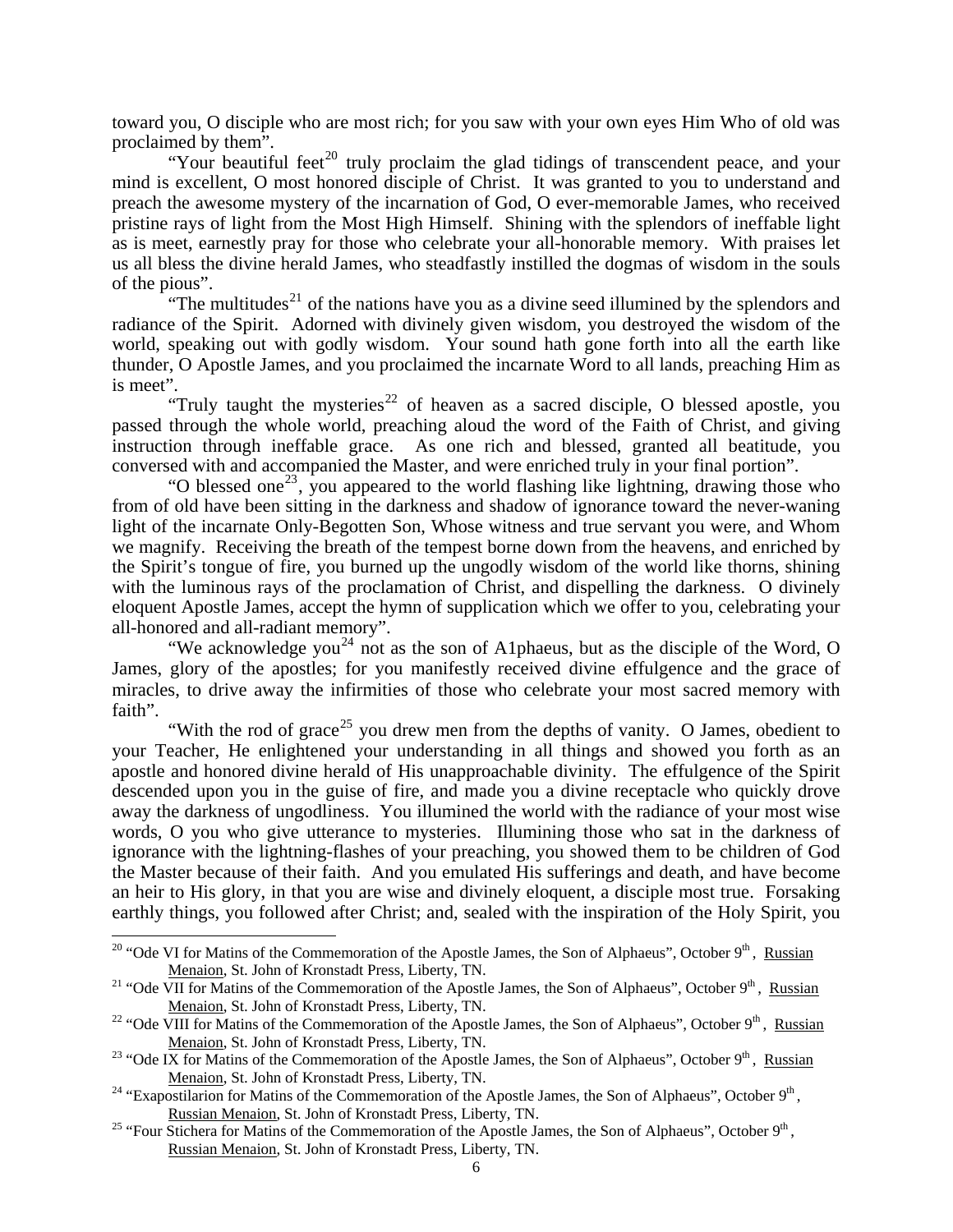were sent by Him to nations, which were perishing, to convert men to the light of the knowledge of God. And, finishing the struggles of your divine suffering and diverse torments, you committed your soul to Christ. Him entreat that He grant us great mercy".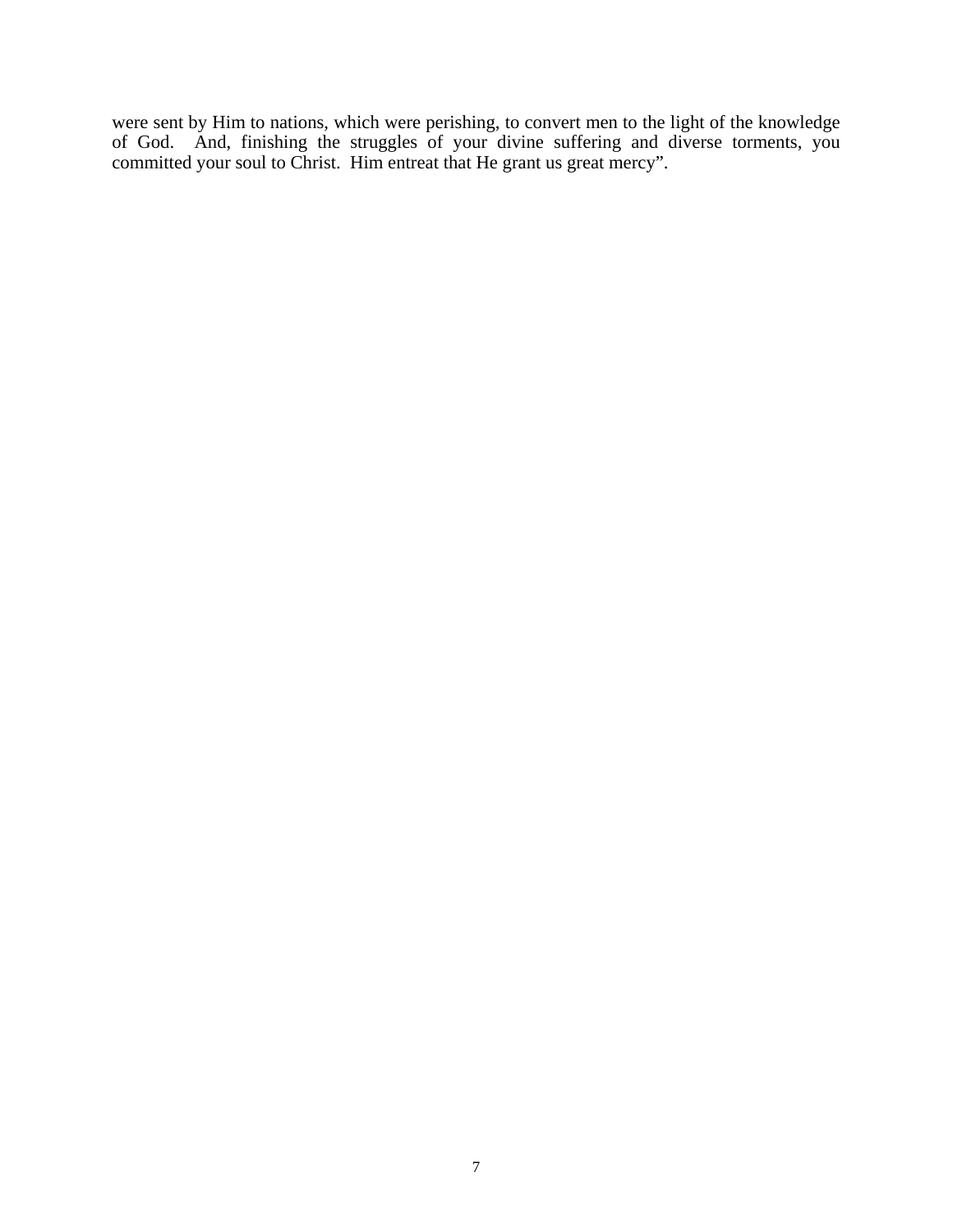## **FIGURE 1**

# FAMILY TREE OF JESUS

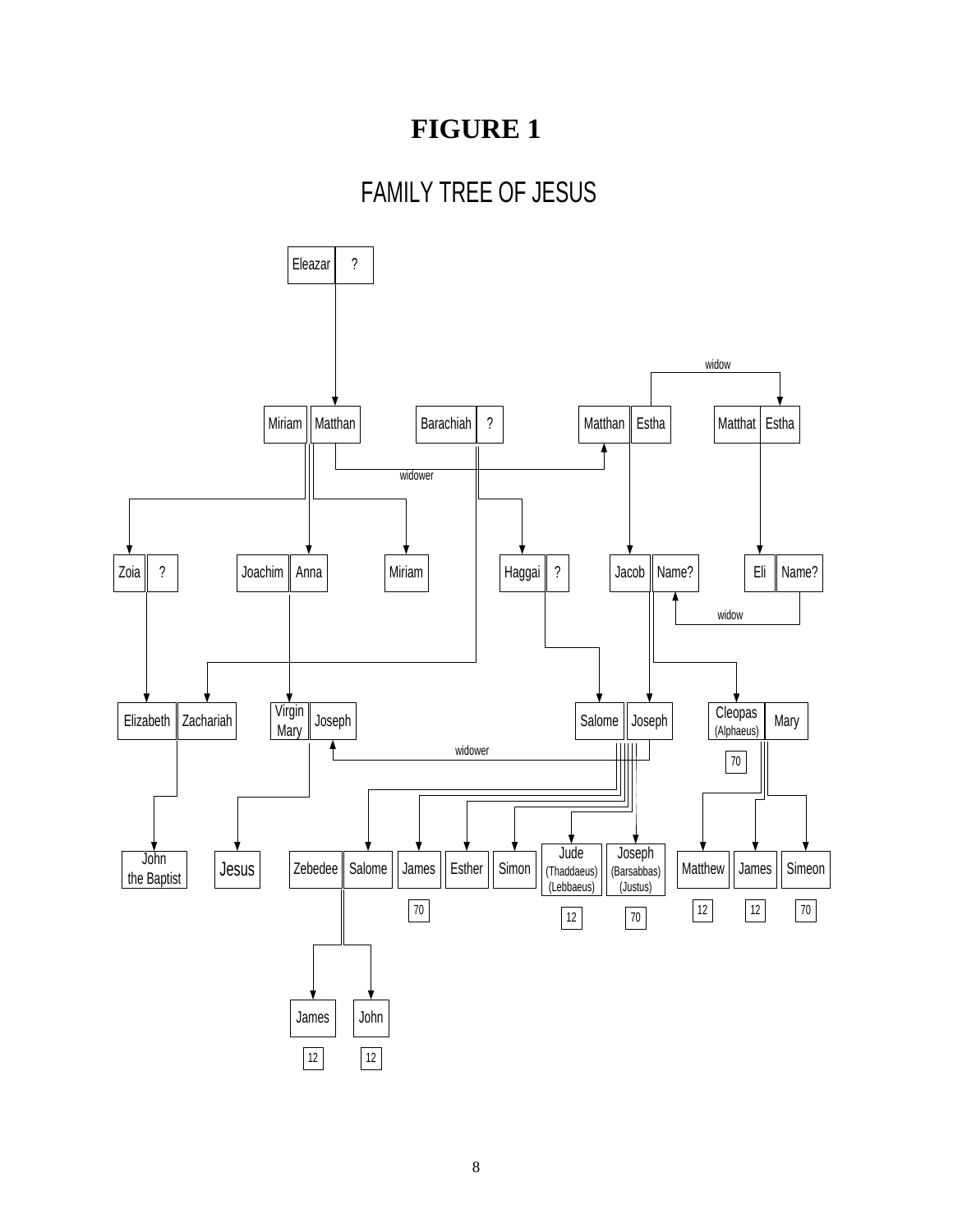

**Figure 2 James the Son of Alphaeus**